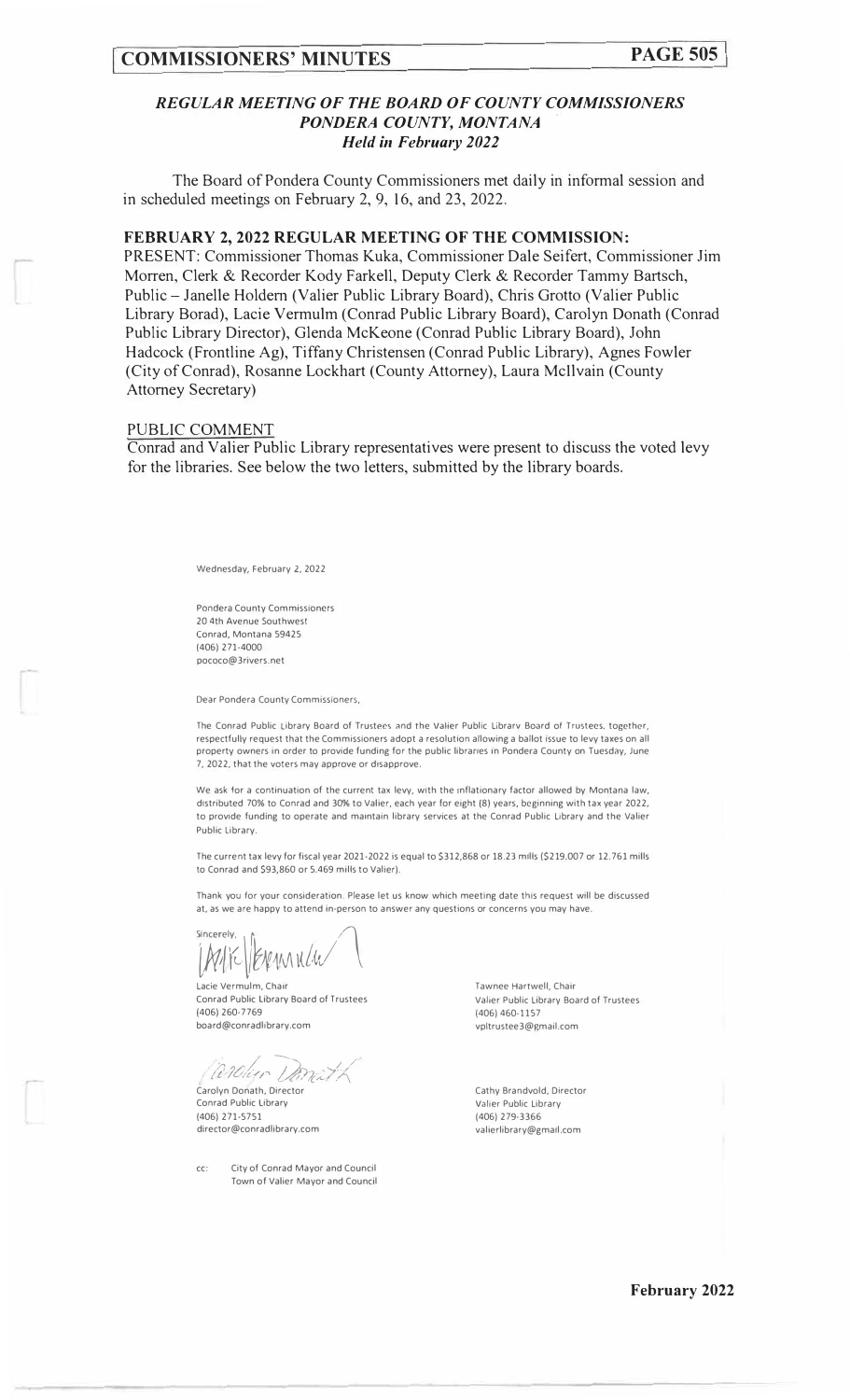# **[ COMMISSIONERS' MINUTES**

January 26, 2022

Pondera County Commissioners 20 4th Avenue Southwest Conrad, Montana 59425 (406) 271-4000 pococo@3rivers.net

Dear Pondera County Commissioners,

The Valier Public Library Board of Trustees have been in touch with the Conrad Public Library Board of Trustees. We are at an impasse as to the split of the current library levy. We believe the \$312,869 or 18.23 mills for fiscal year 2022-2023 should be split with 7.29 mills going to Valier Public Library. Since we have been unable to come to an agreement with the Conrad Public Library about the distribution percentages, we are asking the commissioners to set that percentage on the ballot and to please add this to your next weekly agenda.

Historically, the two libraries have received a much closer distribution percentage from the county than the current mill levy split of 70% to Conrad and 30% to Valier. In 2009, the Commissioners distributed the voted levy at 57% to the Conrad Library and 43% to the Valier Library and the regular levy at 64% to the Conrad Library and 36% to the Valier Library. The split of 60% to the Conrad Library and 40% to the Valier Library that we are proposing gets us closer to historical county-wide appropriations and keeps the same levels of services available to county residents while not raising taxes further.

We believe this is a fair distribution of funds for the upcoming eight year period because the Valier Library has expanded and increased services to patrons. We are currently planning for the retirement of our director and will need additional funds for hiring. We are waiting for notice of insurance premiums going up and higher rates of inflation. If the apportionment between the two libraries stays the same we will have difficulty maintaining our current levels of service. Thank you for your consideration. We look forward to working with you to ensure a tax levy that provides fair funding for both libraries in Pondera County.

Sincerely,

| /s/ Cathy Brandvold, Director<br>/s/Tawnee Hartwell, Chair<br>Valier Public Library Board of Trustees<br>Valier Public Library                 |                                         |
|------------------------------------------------------------------------------------------------------------------------------------------------|-----------------------------------------|
|                                                                                                                                                |                                         |
| /s/Janelle Holden, Vice Chair<br>/s/ Kathy Dean, Trustee<br>Valier Public Library Board of Trustees<br>Valier Public Library Board of Trustees |                                         |
|                                                                                                                                                |                                         |
| /s/VerRhanda EagleSpeaker<br>/s/ Chris Grotbo, Trustee                                                                                         |                                         |
| Valier Public Library Board of Trustees                                                                                                        | Valier Public Library Board of Trustees |

Conrad and Valier Public Libraries receive their funds from a combined levy. Since they are not able to come to an agreed decision, the Commissioners will decide at next week's regular meeting.

#### EXPENDITURES IN EXCESS OF \$500 APPROVED

Commissioner Morren moved and Commissioner Kuka seconded to approve the purchase of a hydraulic press for a total of \$2330.00. The purchase will be paid from the Road/Bridge Capital Improvement Fund. Motion carried.

## PAYMENT OF DUES TO CONRAD AREA CHAMBER OF COMMERCE APPROVED

Commissioner Morren moved to pay the dues to the Conrad Area Chamber of Commerce in the amount of\$125. The dues were included in the FY2022-23 budget. Commissioner Kuka seconded. Motion carried.

# **FEBRUARY 9, 2022 REGULAR MEETING OF THE COMMISSION:**

PRESENT: Commissioner Thomas Kuka, Commissioner Dale Seifert, Commissioner Jim Morren, Clerk & Recorder Kody Farkell, Deputy Clerk & Recorder Tammy Bartsch, Public- Kathy DeBoo Dean, Carolyn Donath, Liz Thessen, Anna Pollard, Tiffany Christensen, Brooke Culver, McKenzie Graye, Angela Wells, Patrick Heinen, Jack Hadcock, Zane Drishinski, Melissa Willis, Agnes Fowler, Karla Breding, Janelle Holden,

**February 2022**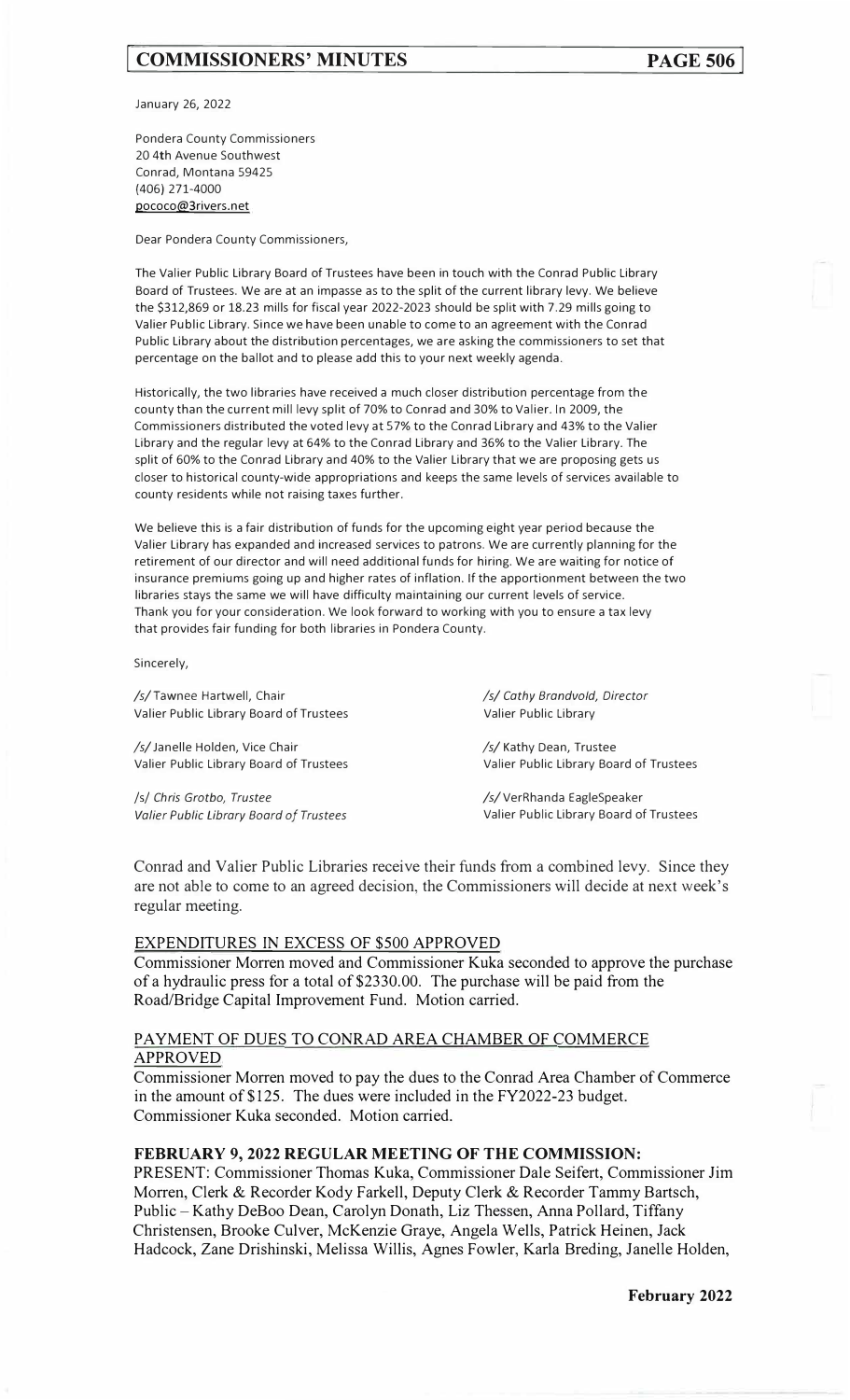# **COMMISSIONERS' MINUTES PAGE 507**

Christine Grotto, David Cates, Syd Kincaid Park, Jamie Miller, Sheron Curry, Robert Skorupa

#### PUBLIC COMMENT

There was representation from Valier Library Board, Conrad Library Board, Valier Citizens and Conrad Citizens. Comments consisted of budgets from both libraries, programs and projects from both libraries, and the library mill levy from 8 years ago.

#### LIBRARY LEVY

Commissioner Morren moved to move forward with the library levy to be placed on the ballot, for a change of a eight  $(8)$  year term to a four  $(4)$  year term, and to include a mediator to help come to a solution. Commissioner Kuka seconded. Motion carried.

## CONTRACT WITH MONTANA DEPARTMENT OF COMMERCE COMMUNITY DEVELOPMENT BLOCK GRANT PROGRAM

Commissioner Kuka moved and Commissioner Morren seconded to approve the contract with Montana Department of Commerce CDBG. The purpose of this Contract is to provide funding to Pondera County for planning activities approved by the Department. The total amount to be awarded shall not exceed \$30,000. Motion carried.

#### CONRAD AIRPORT HANGAR LEASE APPROVED

Commissioner Kuka moved and Commissioner Morren seconded to approve the Conrad Airport Hangar Lease with Big Sky Equipment for the amount of \$240.00 per year. Motion carried.

#### RESERVATION COUNTIES PAYMENT

Commissioner Morren moved and Commissioner Kuka seconded the annual payment of dues to The Reservation Counties of \$550. Motion carried.

#### **FEBRUARY 16, 2022 REGULAR MEETING OF THE COMMISSION:**

PRESENT: Commissioner Thomas Kuka, Commissioner Dale Seifert, Commissioner Jim Morren, Deputy Clerk & Recorder Tammy Bartsch, Road/Bridge Superintendent Steve Kaphammer

#### REGULAR MEETING MARCH 2 & 30, 2022 CANCELLED

Commissioner Kuka moved and Commissioner Morren seconded to cancel the regular meetings of the Commissioners scheduled for March 2 & 30, 2022. Commissioners will be attending the Montana Association of Counties Road Supervisors Conference in Great Falls and the MACO Annual Conference. Motion carried.

#### **FEBRUARY 23, 2022 REGULAR MEETING OF THE COMMISSION:**

PRESENT: Commissioner Thomas Kuka, Commissioner Dale Seifert, Commissioner Jim Morren, Deputy Clerk & Recorder Tammy Bartsch, Clerk & Recorder Kody Farkell

#### RESOLUTION ON AUTHORIZING BUDGET AMENDMENTS TO PONDERA COUNTY BUDGET

## PONDERA COUNTY MONTANA RESOLUTION #26-2021/22 AUTHORIZING BUDGET AMENDMENTS TO PONDERA COUNTY BUDGET

WHEREAS the Montana Code Annotated, Section 7-6-4006(4), grants the Board of County Commissioners the power and authority to amend the budget during the fiscal year by conducting public hearings at regularly scheduled meetings; and

WHEREAS Pondera County Commissioners approved the appropriations budget for the Pondera County during its regular budget approval process and errors in revenues and expenditures budget have been identified; and

NOW, THEREFORE, BE 1T RESOLVED by the Board of County Commissioners of Pondera County that the budget be corrected as follows: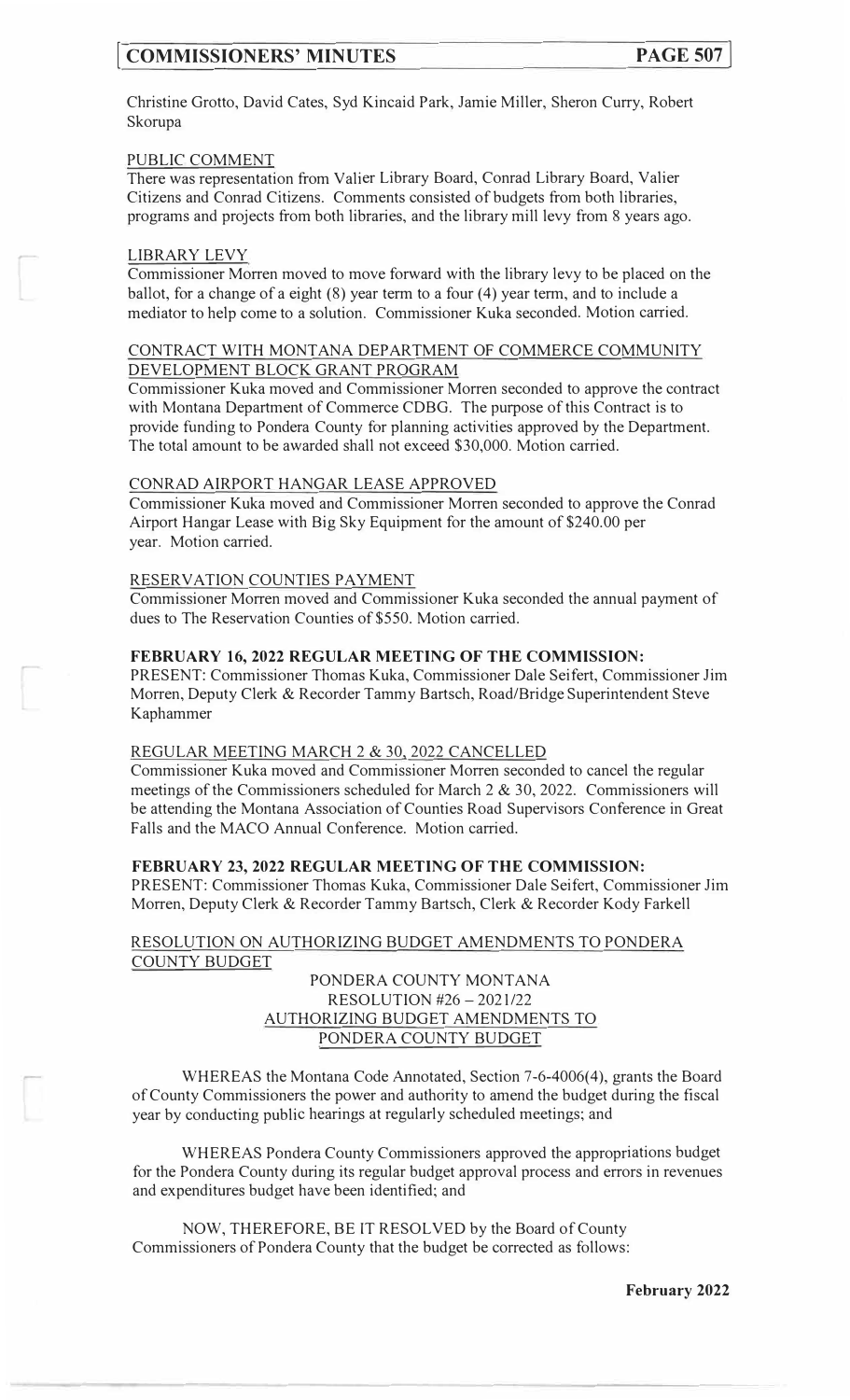## **[ COMMISSIONERS' MINUTES**

| Revenues    | Description                  | <b>Prior Amount</b> | New Amount |
|-------------|------------------------------|---------------------|------------|
| 2943-331021 | <b>CDBG Grant-PMC Boiler</b> |                     | \$450,000  |
|             |                              |                     |            |

Expenditure Description 2943-501-430620-350 PMC Boiler Prior Amount \$0

New Amount \$450,000

Adopted this  $23^{rd}$  day of February, 2022, as moved by Commissioner Kuka, seconded by Commissioner Morren, and passed on a 3-0 vote of the board. Effective on passage and approval.

BOARD OF COUNTY COMMISSIONERS Pondera County, Montana

*Isl Dale J Seifert Isl Dale J Seifert Isl Isl Thomas A Kuka* 

*Isl Kody\_ L Farkell* 

ATTEST: /s/*Jim Morren* 

Dale J Seifert, Chair Thomas A Kuka, Member

Jim Morren, Member

# Kody L Farkell, Clerk and Recorder

## RESOLUTION ON GRANTING REQUEST FOR BALLOT ISSUE TO LEVY TAXES ON ALL COUNTY PROPERTY OWNERS IN ORDER TO PROVIDE FUNDING FOR THE CONRAD & VALIER LIBRARIES

#### PONDERA COUNTY MONTANA RESOLUTION #27 - 2021/22

# GRANTING REQUEST FOR BALLOT ISSUE TO LEVY TAXES ON ALL COUNTY PROPERTY OWNERS IN ORDER TO PROVIDE FUNDING FOR THE CONRAD & VALIER LIBRARIES

WHEREAS the Board of County Commissioners has received requests from the Board of Trustees of the Conrad Public Library as well as the Board of Trustees of the Valier Public Library requesting that a ballot issue be placed on the June 7, 2022 primary election ballot; and

WHEREAS the Library voted levy passed by voters in 2012 in the amount of \$194,500 per year, plus an inflationary factor as allowed by Montana law, expired in tax year 2021. In the tax year 2021 the levy generated approximately 18.23 mills, \$312,868. The Conrad and Valier Library Boards of Trustees request that the voters of Pondera County be given the opportunity to approve or disapprove a continuation of the levy, beginning with tax year 2022 for a period of four (4) years, for the purpose of operating and maintaining the libraries.

NOW, THEREFORE, BE IT RESOLVED by the Board of County Commissioners that a ballot issue be placed on the June 7, 2022 ballot in order that the voters may approve or disapprove continuation of the current voted levy for a period of four (4) years.

BE IT FURTHER RESOLVED that, subject to the approval of the Pondera County Clerk and Recorder and County Attorney, the form on the ballot shall be as follows:

Shall the Pondera County Commissioners be authorized to levy sufficient additional mills on all taxable property within Pondera County to generate approximately \$312,868 (approximately 18.23 mills), plus an inflationary factor allowed by Montana law, beginning with tax year 2022, for four (4) years for the purpose of funding the operations of the Conrad and Valier Public Libraries?

The financial impact of the total of \$312,868 on a home having a market value of \$50,000 is estimated to be \$12.30 each year of the levy, \$24.61 for a home having a market value of \$100,000 and \$49.21 for a home having a market value of \$200,000.

**February 2022**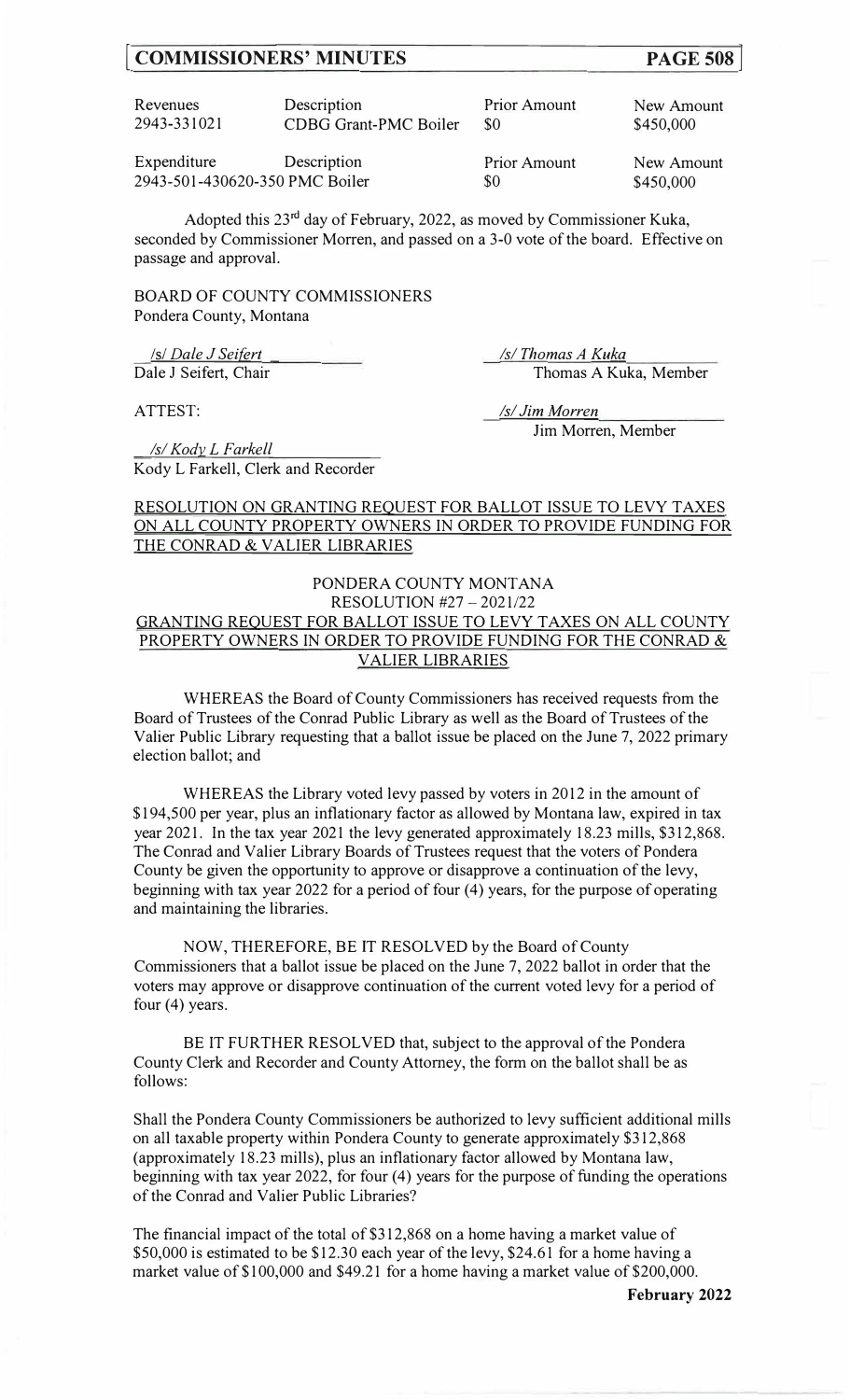# **COMMISSIONERS' MINUTES PAGE 509**

Of the total funding requested, the Conrad Library would receive \$219,008, plus an inflationary factor allowed by Montana law, and the Valier Library would receive \$93,860, plus an inflationary factor allowed by Montana law.

Additional Information: In 2012, the voters approved a levy request which expired in 2021. This levy request is a continuation of the 2012 approved request.

FOR additional levy AGAINST additional levy

Adopted this  $23<sup>rd</sup>$  day of February, 2022 as moved by Commissioner Kuka, seconded by Commissioner Morren and passed on a 3-0 vote of the full board. Effective on passage and approval.

BOARD OF COUNTY COMMISSIONERS Pondera County, Montana

*Isl Dale J Seifert*  Dale J Seifert, Chair *Isl Thomas A Kuka*  Thomas A Kuka, Member

ATTEST:

*Isl Jim Morren*  Jim Morren, Member

*Isl Kody\_ L Farkell*  Kody L Farkell, Clerk and Recorder

#### COUNTY JOB APPLICATION CHANGES

Commissioner Morren moved and Commissioner Kuka seconded to approve the changes on the Pondera County job application. Motion carried.

#### CLAIMS APPROVED FOR PAYMENT

| <b>FUND</b> |                                               |            |
|-------------|-----------------------------------------------|------------|
| Fund        | <b>Fund Description</b>                       |            |
| 1000        | <b>GENERAL</b>                                | 26,432.63  |
| 2110        | <b>ROAD</b>                                   | 14,700.94  |
| 2130        | <b>BRIDGE</b>                                 | 331.97     |
| 2140        | WEED                                          | 1,041.78   |
| 2170        | <b>AIRPORT</b>                                | 11,999.87  |
| 2230        | <b>AMBULANCE</b>                              | 2,554.68   |
| 2290        | <b>EXTENSION SERVICE</b>                      | 513.52     |
| 2300        | PUBLIC SAFETY (LAW<br>ENFORCEMENT)            | 10,777.63  |
| 2393        | <b>RECORDS PRESERVATION</b>                   | 44.00      |
| 2401        | <b>BRADY LIGHTS</b><br><b>MAINTENANCE</b>     | 280.94     |
| 2811        | <b>DUI PREVENTION</b>                         | 67.50      |
| 2830        | <b>JUNK VEHICLE</b>                           | 13.50      |
| 2850        | 911 EMERGENCY                                 | 692.85     |
| 2860        | <b>LAND USE PLANNING</b>                      | 2,452.75   |
| 2866        | NORTHERN TRANSIT<br><b>INTERLOCAL</b>         | 333.63     |
| 2894        | ST ALLOC FED MINERAL ROY                      | 125.00     |
| 2943        | <b>CDBG-PMC/LOGAN HEALTH</b><br><b>BOILER</b> | 441,000.00 |
| 2958        | EP (DES) GRANTS                               | 4,807.57   |
| 2963        | ORAL HEALTH SERVICES<br>GRANT                 | 170.00     |
| 2964        | <b>ALLIANCE FOR YOUTH</b>                     | 381.12     |
| 2971        | WIC GRANT                                     | $-51.72$   |
| 2973        | MATERNAL CHILD HEALTH                         | 2,050.30   |
| 2978        | CHRONIC DISEASE GRANT                         | 181.85     |
| 4009        | PUBLIC SAFETY CAPITAL IMP                     | 7,195,00   |
| 4013        | ROAD/BRIDGE EQUIP PURCHSE                     | 39,200.00  |

**February 2022**